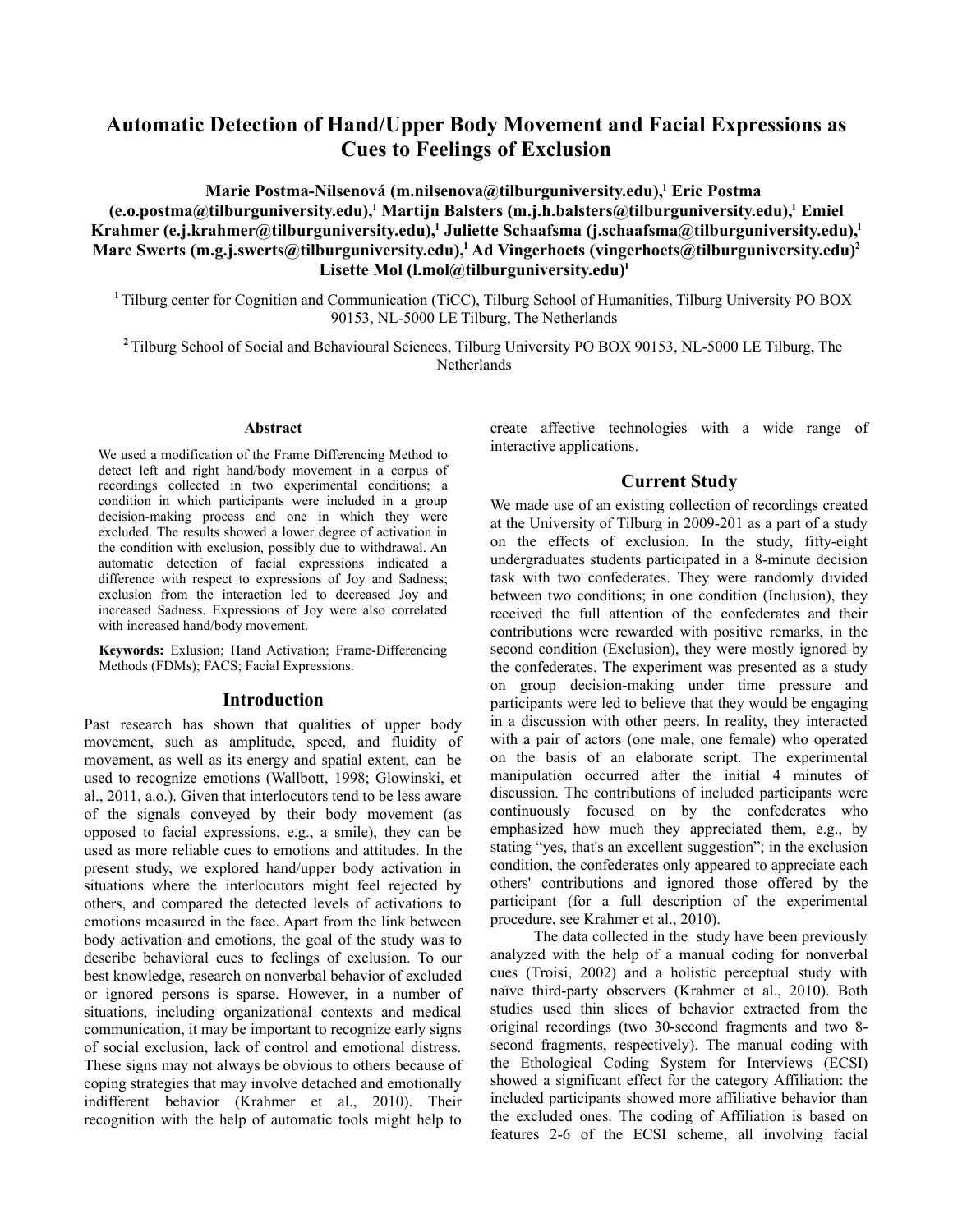expressions and head movements (head to side, sharp upwards movement of the head, quick or slow raising and lowering of the eyebrows and a smile) and this result indicates that facial expressions can reflect participants feelings of inclusion/exclusion. Contrary to the expectations, excluded participants did not engage in more withdrawal-related non-verbal behaviors (in the ECSI scheme, features 10-15 indicating Flight: looking away, looking down, closing eyes, chin drawn towards the chest, crouching, and freezing). In the perceptual study, third-party raters evaluated whether participants were included or excluded. The results showed that in general, it is possible for external observers to detect from thin slices of behavior if a person is being in-/excluded; however, the standard deviations were relatively large suggesting possible individual differences in the use of display rules to mask or neutralize own feelings in the presence of others.

In our analysis, we focused on measures of nonverbal behavior that can be detected with existing computer techniques. Contrary to the previous analyses of the data which were based on thin slices of behavior, we made use of longer recordings segments in order to achieve more representative measurements. Given large individual differences in non-verbal behavior, we also included recordings made before the experimental manipulation in the analysis. Due to the fact that some of these recordings could not be digitally processed, the final dataset consisted of 53 participants (33 female) in two between-participant conditions (Included, Excluded) and two within-participant measurements (before Inclusion/Exclusion and after). We analyzed two types of behavioral cues, namely left and right-hand/upper body part activation (by means of splitting the screen into two, respectively four equal fields) and facial expression, using an implementation of the Frame Differencing Method and automatic Facial Action Coding System Action Unit detection with the Computer Expression Recognition Toolbox. Building on previous work, the outcome of the analysis of facial expressions (the standard behavioral measure of interlocutor's emotions) was compared to the measure of body part activation in the two experimental conditions.

## **Frame-Differencing Methods**

Frame differencing has been used earlier in studies exploring interpersonal synchrony (Ramseyer, & Tschacher, 2008; Paxton, & Dale, 2012) as a way to decrease the time typically needed to analyze interactive data. In particular, manual hand activation coding is assumed to require four times the length of the recording for each hand (H. Lausberg, p.c.), with 20-25% of the data analyzed independently by two coders for reliability checks. Framedifferencing methods are fully automatic and relatively easy to implement. They have been used in the past in a number of domains (Ramseyer & Tschacher, 2011; Paxton & Dale, 2013) with various degrees of success. By tracking the changes in pixels from one frame to the next, given a static background and more or less stable lighting, the methods

are able to detect a person's movement in a cost-effective manner. First, the absolute differences of the values of the matching pixels in subsequent frames (images) are computed. For static sequences, frame differencing leads to (absolute) differences of zeros, but for dynamic scenes, subsequent matching pixels may differ in value, yielding a non-zero difference. A measure of visual change is obtained by averaging over the differences for each pair of subsequent frames, see Figure 1. Frame differencing gives a useful measure of the amount of movements, as long as no other motion is present in the sequence.To minimize such interference from the background or irrelevant image regions, frame differencing can be confined to spatial regions of the image.



Figure 1: Frame-Differencing Methods.

It is not clear to what extent Frame-Differencing Methods can be compared to manual codings of hand activation, therefore, a comparison of the two approaches was included in the study. Rules to hand activation manual coding have been most explicitly formulated in the NEUROGES Coding System, a research tool designed to annotate and explore hand movement behavior and its anatomy (Lausberg & Slöetjes, 2009). In NEUROGES, Activation refers to the movement of right and left upper limbs, including fingers, hands, arms and shoulders. A movement is defined both by motion and by muscle contraction; a motionless phase may thus be coded as a part of the Activation unit if the hand is held in an anti-gravity position and the phase is framed by phases with movement. This definition is needed in order to include all parts of a single gesture into a single Activation unit; however, the fine degree of analysis may be difficult to achieve with computer-based activation recognition.



Figure 2: Detection of the face localization serves as the basis for FACS and emotion recognition with CERT.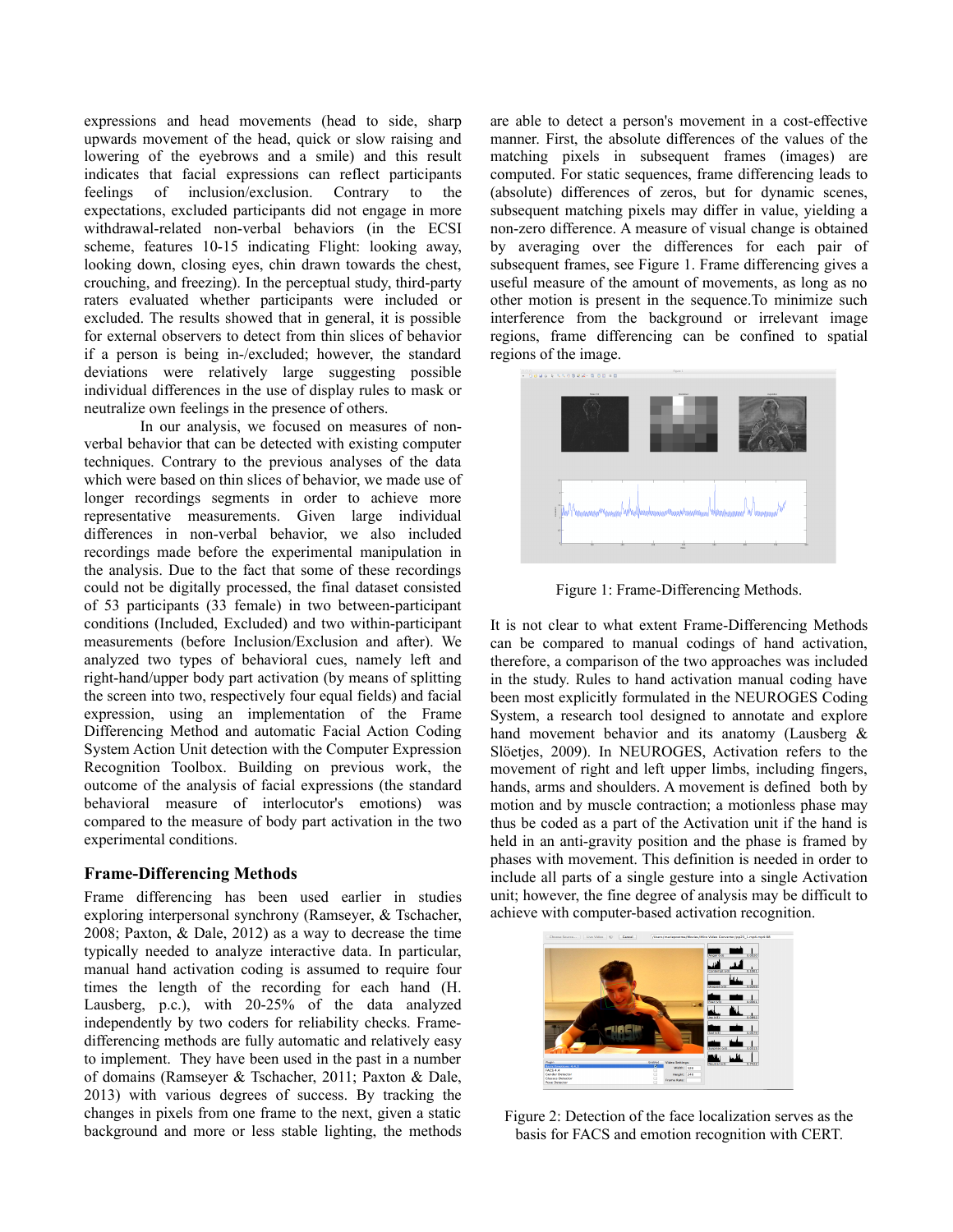#### **Automatic FACS detection**

With recent developments in the area of facial expression recognition system, a number of computer tools have become available that offer interpretation of basic emotions based on localization of key facial areas (eyes, nose tip, lips, head). Among these tools, the Computer Expression Recognition Toolbox (CERT) offers a fully automatic realtime recognition of the Facial Action Coding System (FACS) Action Units (Littlewort et al., 2011). FACS, originally developed by Ekman & Friesen (1978), is the most precise existing system used to code component movements of the facial muscles. Given a video sequence, CERT localizes the face (see Figure 2) and estimates the presence of facial action units by performing local Gabor transforms at informative facial locations. CERT has been trained on a large database of emotional expressions and has an action-unit recognition accuracy of approximately 80%. In our experiment, we use the estimates of the basic emotions as computed by CERT on the basis of combinations of individual facial action units.

### **Results**

Using a mixed analysis of variance, we first examined the effect of the experimental manipulation (Inclusion vs. Exclusion) as a between-participant factor and the measurement moment (before vs. after the experimental manipulation) as the within-participant factor on the level of average Activation detected in the lower left bottom square of the recordings (LB  $\sim$  right hand), the lower right bottom square (RB  $\sim$  left hand), the left half of the recordings (L  $\sim$ right upper body part), the right half ( $R \sim$  left upper body part), and the total activation, viz. Figure 3.



Figure 3: Decomposition of the recording into 5 activation areas.

The analysis revealed no main effect of manipulation and measurement for the LB activation. There was an interaction effect of manipulation and measurement moment for the LB activation,  $F(1, 51) = 5.836$ ,  $p = .02$ ,  $\eta_p^2 = .10$ . There was a main effect of measurement on the L activation,  $F(1, 51) =$ 4.259,  $p = .044$ ,  $\eta_p^2 = .08$ , with no main effect of manipulation but with a significant interaction effect between measurement and manipulation  $F(1, 51) = 9.120$ , *p* = .004,  $\eta_p^2$  = .15. There was a significant effect of manipulation on the RB activation,  $F(1, 51) = 7.850$ ,  $p =$ . 007,  $\eta_p^2 = 0.13$ , with no main effect of measurement and no interaction effect. For the R activation, we found no main

effect of manipulation, but a significant effect of measurement,  $F(1, 51) = 4.608$ ,  $p = .037$ ,  $\eta_p^2 = .08$ . There was also an interaction effect for the R activation,  $F(1, 51) =$ 4.844,  $p = .032$ ,  $\eta_p^2 = .09$  and an interaction effect for total activation,  $F(1, 51) = 7.557$ ,  $p = .008$ ,  $\eta_p^2 = .13$ , with both a main effect of manipulation,  $F(1, 51) = 4.804$ ,  $p = .033$ ,  $\eta_p^2$  $= .09$ , and a main effect of measurement,  $F(1, 51) = 4.739$ ,  $p = .034$ ,  $\eta_p^2 = .09$ . The means are reported in Table 1. The results of the series of mixed ANOVAs indicate that the level of average Activation measured with the FDM can be used to distinguish between Inclusion and Exclusion. In particular, if we take into account inter-personal differences, the level of Activation in the left half of the screen (the location of the right-hand gestures) appears to be indicative of the interlocutors involvement in the interaction.

Table 1: Mean Activation detected by the Frame Differencing Method (*N* = 53).

| Category            |               | Included | Excluded      |               |  |
|---------------------|---------------|----------|---------------|---------------|--|
|                     | <b>Before</b> | A fter   | <b>Before</b> | <b>A</b> fter |  |
| Left Bottom         | 1.668         | 1.785    | 1.432         | 1.248         |  |
|                     | (0.734)       | (0.639)  | (0.864)       | (0.865)       |  |
| <b>Right Bottom</b> | 1.738         | 1.827    | 1.250         | 1.224         |  |
|                     | (0.697)       | (0.766)  | (0.766)       | (0.783)       |  |
| Left                | 2.165         | 2.208    | 2.043         | 1.815         |  |
|                     | (0.519)       | (0.508)  | (0.554)       | (0.585)       |  |
| Right               | 2.242         | 2.244    | 1.945         | 1.788         |  |
|                     | (0.568)       | (0.566)  | (0.575)       | (0.604)       |  |
| Total               | 2.204         | 2.226    | 1.994         | 1.801         |  |
|                     | (0.525)       | (0.518)  | (0.549)       | (0.591)       |  |

In the second part of the analysis, we explored the link between the outcomes of the Frame-Differencing Method and manual annotation of Hand Activation according to the NEUROGES guidelines. A random selection of 50 twominute recordings was annotated for Left Hand (LH) and Right Hand (RH) Activation in Elan under supervision of a certified NEUROGES coder. The annotator and the supervisor were both blind to the experimental condition. A comparison of the total length of LH and RH manually coded activation and the activation measured with FDM gave no significant correlations, suggesting that the two methods are independent and that the FDM cannot be implemented as a substitute for the manual codings. In the third part of the analysis, in order to determine the effect of the experimental manipulation on participants' facial expressions compared before and after the manipulation, we conducted a series of tests with 8 emotions (Anger, Contempt, Disgust, Fear, Joy, Sadness, Surprise, and Neutral). Given that the measurements for all the emotions were not normally distributed (Shapiro-Wilk's test of normality  $p < .001$ ), we made use of nonparametric statistics for the two conditions tested separately. In the condition where participants were included in the interaction  $(N = 28)$ , the statistical outcomes of the Wilkoxon Signed Rank's test